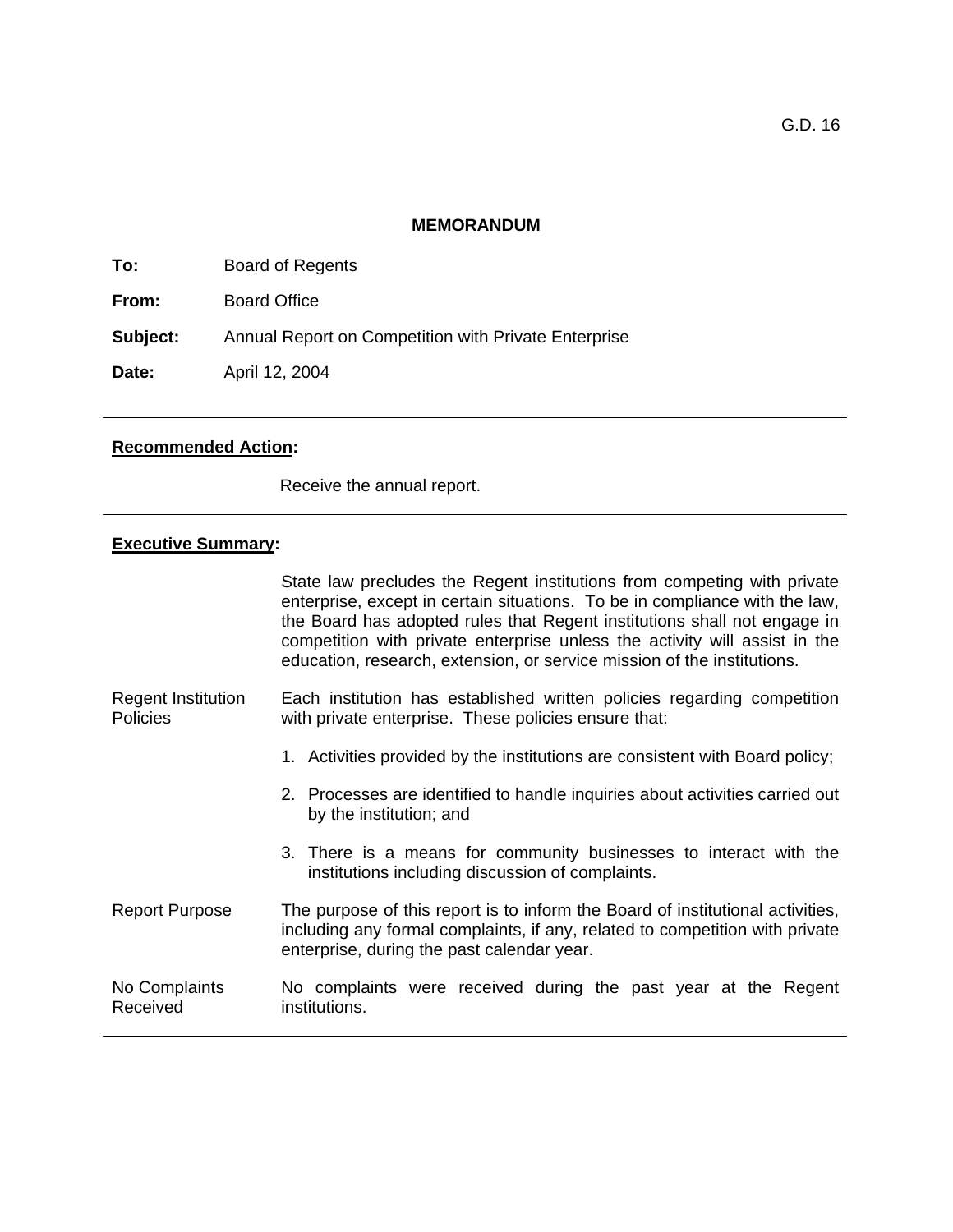#### **Background:**

Iowa Code **Iowa Code Chapter 23A prohibits a public entity from competing with** private enterprise unless specifically authorized by statute, rule, ordinance, or regulation.

> The same chapter authorizes the Board of Regents to provide, by administrative rule, exemptions to this prohibition for the Regent institutions under the control of the Board. The exemptions detailed in Iowa Code §23A.2(2) and §23A.2(10)k are listed in Attachment A on page 8.

Iowa Administrative Code / Board Policy lowa Administrative Code §681-9.4 and Regent Policy Manual §7.05E specify the Board's rules and requirements regarding competition with private enterprise by Regent institutions.

> To fulfill their missions effectively, institutions under the control of the Board occasionally provide goods and services, which enhance, promote, or support the instructional, research, public service, and other functions to meet the needs of students, faculty, staff, patients, visitors, and members of the public participating in institutional events.

The Regent institutions have established written procedures for receiving, reviewing, and responding to inquiries about activities carried out by the institution that could be considered competition with private enterprise. Regent Institution Policies

> Each Regent institution provides a means for business interests in the institution's community to consult with and advise the institution on policies and procedures regarding the sale of goods or services that might compete with private enterprise.

> The Regent institutions have committees that meet as necessary to review potential situations that may compete with private enterprise. The chief business officer at each institution may approve an activity that competes with private business only after a review demonstrates that one or more of the following conditions are met:

- The activity is deemed to be an integral part of the institution's educational, research, public service, and campus support functions, and other educational and support activities.
- The activity is needed to provide an integral good or service which is not reasonably available in the community; or the activity is needed to provide an integral good or service at time, price, location, or terms which are not reasonably available in the community.
- The activity is carried out for the primary benefit of the campus community and is incidental to the education, research, service, or extension missions of the university.
- The activity is carried out due to the importance of maintaining the quality of the institution.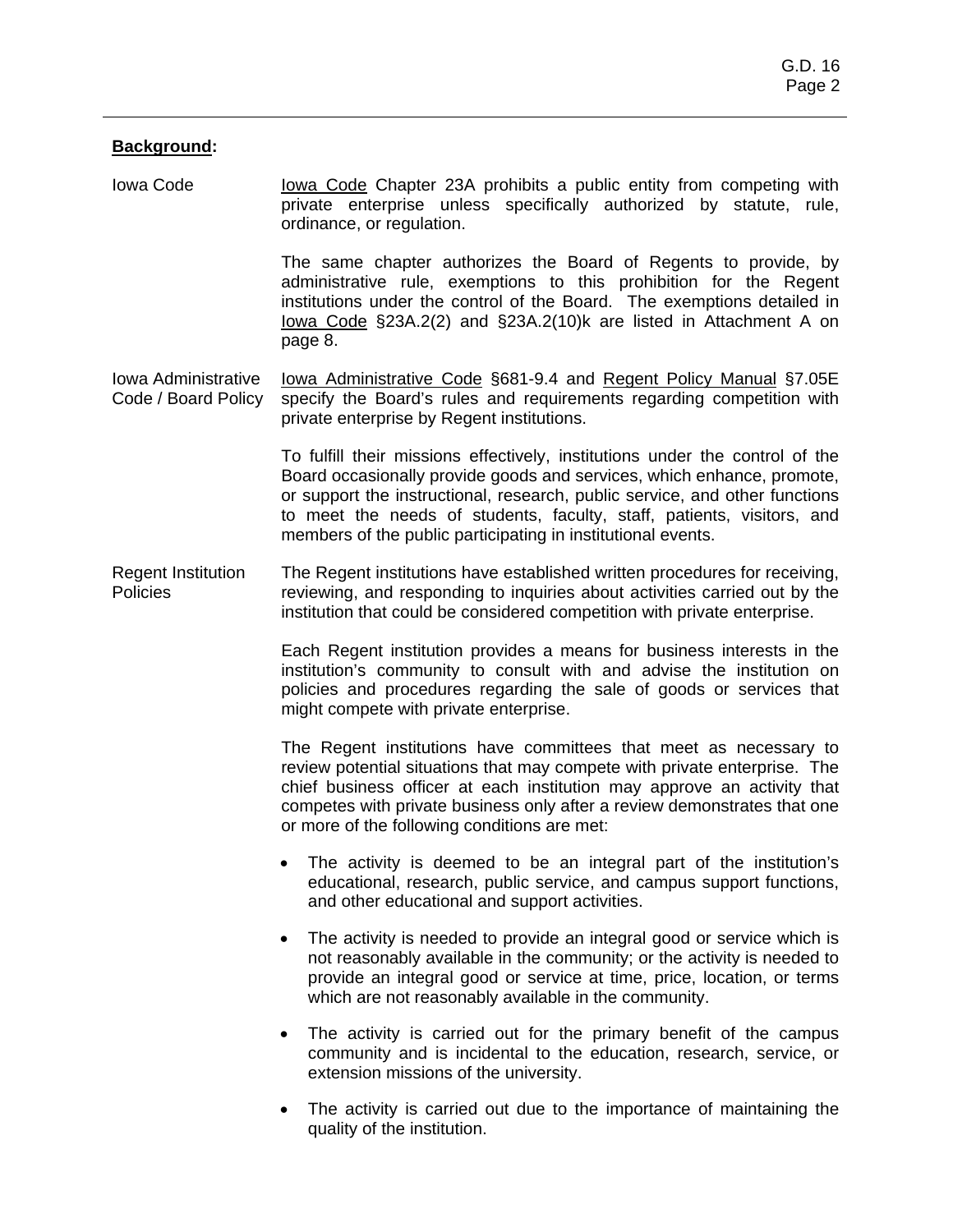Iowa Administrative Code §681-9.4(8) details the formal appeal process for resolving complaints involving competition with private enterprise:

- If a private enterprise seeks to appeal an action or activity of a Regent institution, it shall attempt to resolve the issue at the institutional level. The form of appeal shall be a letter to the chief business officer.
- If dissatisfied with the institution's response, the private enterprise may notify the Executive Director in writing and request assistance.
- If the issue remains unresolved, the Executive Director may docket the matter for review by the Board. Board action constitutes final agency action.

The universities may receive comments or concerns that do not follow this process, which are regarded as "informal" communications. These are also included in the annual report to the Board.

#### **Analysis:**

The following information is presented by institution and includes a brief summary on the review committees, local community relationship efforts, and any complaints/communications received by the institutions.

#### *University of Iowa*

REVIEW COMMITTEE SUI reports that the Committee on Competition with Private Enterprise and Community Concerns meets periodically and, as needed, meets with the Vice President for Finance and Operations to address issues involving proposed activities, specific inquiries or complaints, and to consult with the local business community.

> Members of the committee include representatives from the Provost's Office; the Office of University Relations; the Office of the Vice President for Finance and Operations; the Office of the Vice President for Students Services; the Office of the General Counsel; and one faculty member appointed by the Vice President for Finance and Operations in consultation with the Faculty Senate.

- LOCAL COMMUNITY **RELATIONSHIP** SUI reports that it has an established policy to consult with business interests in the Iowa City community.
- **ACTIVITIES** REVIEWED The University reports that it did not receive any comments or concerns from the private sector during the past year.
- Update from 2003 Hearing Aids In April 2003, the University reported that a review was being conducted on a proposal by the Department of Speech Pathology and Audiology, the Center for Disabilities and Development, and the Department of Otolaryngology to dispense hearing aids directly to patients. This has not been done in the past. The Vice President for Finance and University Services approved the proposal.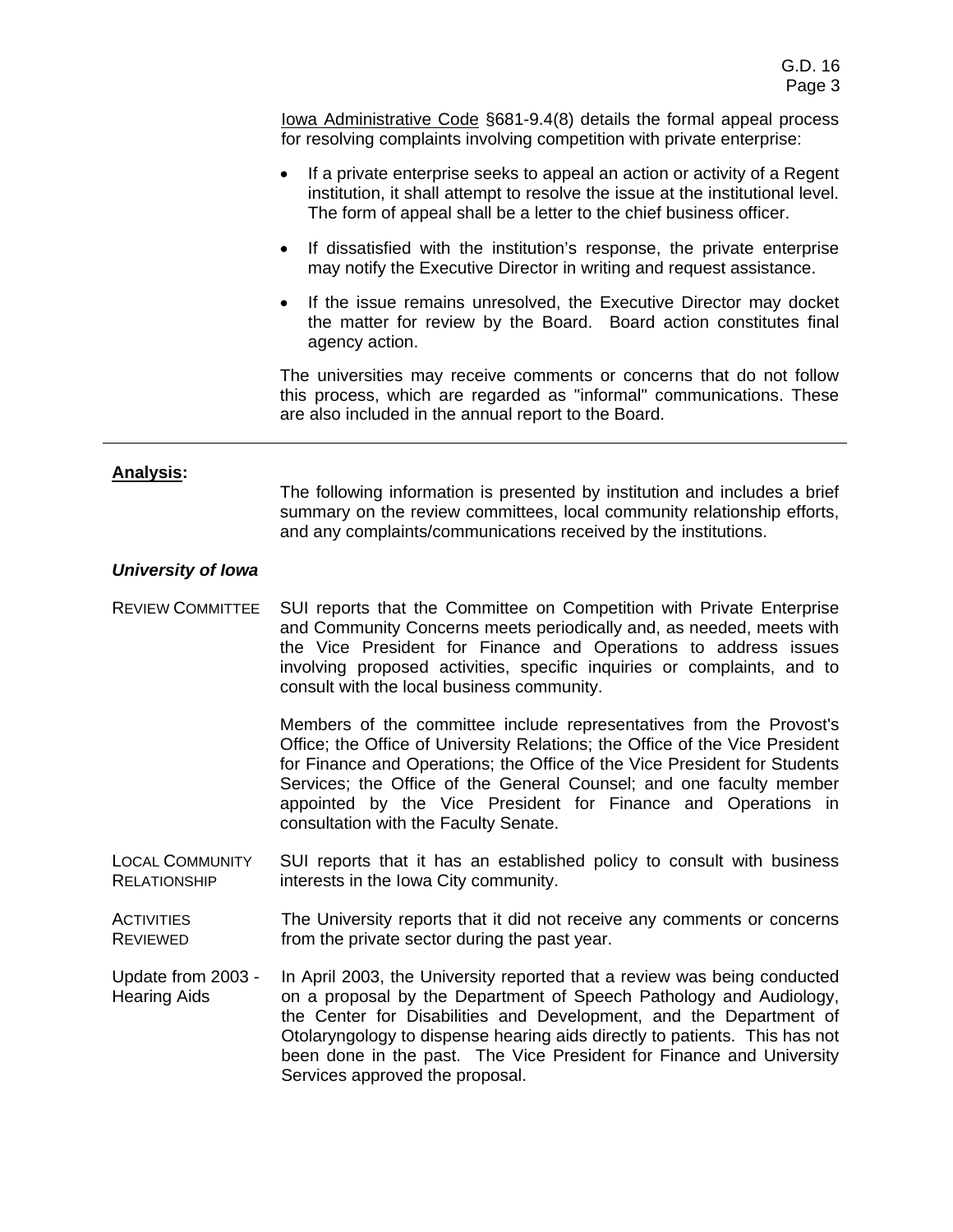## *Iowa State University*

REVIEW COMMITTEE ISU reports that all activities involving the sale of goods, services, or facility usage to the general public must be in accordance with University Review Committee policies.

> Members of the committee include a representative from the President's Office, the Vice President for Business and Finance's Office, and the Business Affairs Office.

LOCAL COMMUNITY **RELATIONSHIP** ISU reports that it continues to maintain positive relationships with the Iowa business community. Representatives from the University:

- Meet periodically with groups such as the Ames Chamber of Commerce and the Ames Convention and Visitors Bureau regarding business relationships with the local community.
- Participate in the Greater Des Moines Partnership;
- Sit on the boards of various community groups; and
- Attend planned networking events.
- **ACTIVITIES** REVIEWED The University reviewed two communications from the private sector during the past year, one on the Ultrasound Lab and one regarding course materials. The University also provided a brief summary on the potential for expanded services in the Memorial Union after its renovation and an update to the CyCash Program issue from last year.
- Ultrasound Lab The Animal Science Department operates an Ultrasound Laboratory for educational purposes. Development of this technology, which is used in carcass trait genetic evaluations, was researched at ISU.

Two private companies have asked to use the facility for training purposes. The companies plan to provide ultrasound testing to the beef industry. The University allowed the use of the facilities at appropriate fees as part of its educational mission.

- Course Materials The University provided copies of textbook adoption lists and course materials to a local copy and duplicating service that intends to sell textbooks and course packs. The company began selling textbooks and course materials in 2003.
- Memorial Union The University plans to renovate the Iowa Memorial Union (See G.D. 13b). Construction is scheduled to begin in February 2005 and end in March 2007. The renovation will provide additional space for expanded student services such as financial institutions, coffee shops, vision or optical services and food providers. If such services are pursued, they would be made through competitive procedures.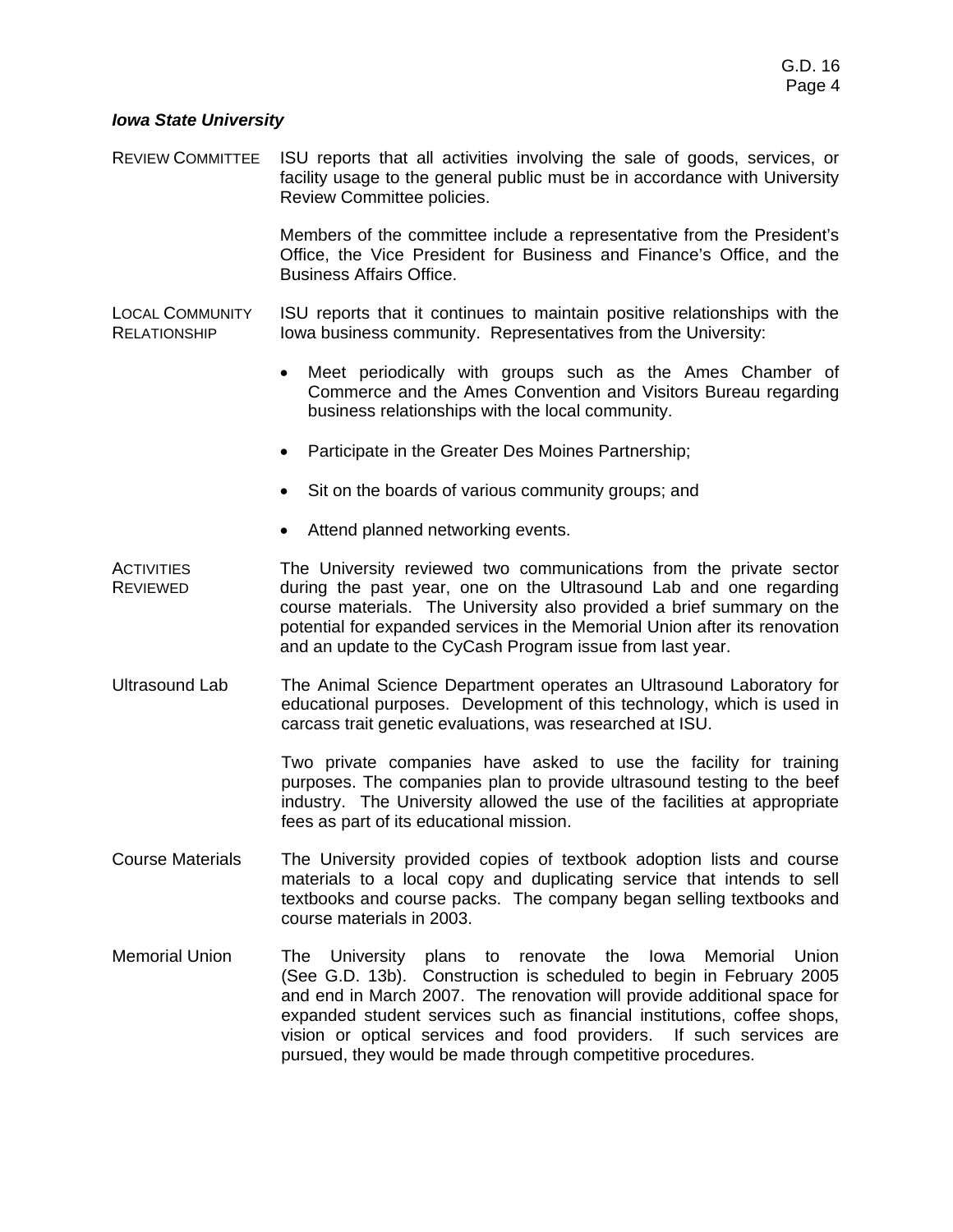Update from 2003 - CyCash Program The CyCash system was created to provide on-campus services and eliminate cash handling. The card allows students to transfer up to \$250 from their checking or savings account to an account associated with their ISUCard. Last year's report presented a concern from a local book store about the ISU CyCash card. ISU allowed the local book store to implement the program.

> The ISUCard can be set up as a debit card and an ATM card. The card serves as a student identification card; provides access to several campus services, such as laundries, library copiers, vending, bus services, copy centers, etc.; and allows purchases at the University Book Store and university dining centers. It was developed primarily for students' convenience and to reduce the number of campus locations involved with cash handling.

> Recent media coverage has reported that Ames campustown merchants are being hurt by competition on ISU's campus. The University does not believe it unfairly competes with the private sector by providing the CyCard program. The provision of housing and food is consistent with its mission to provide services that students expect.

> Campustown merchants have asked about the possibility of the ISUCard being used off campus. The university reports that it would not be appropriate to compete with financial institutions that currently provide credit and debit systems. Extending financial services off campus would potentially subject the university to regulatory oversight and fees for operating as a financial institution.

#### *University of Northern Iowa*

- REVIEW COMMITTEE The review committee at UNI reviews all activities involving the sale of goods, services, or facility usage at the University. Members of the review committee at UNI include a representative or designee selected by the President and two representatives selected by the Vice President for Administration and Finance.
- LOCAL COMMUNITY **RELATIONSHIP** The University maintains regular communication with the Cedar Falls Chamber of Commerce and has asked to be informed of any concerns or problems that involve the University.
- **ACTIVITIES** REVIEWED The University reports that it did not receive any comments or concerns from the private sector during the past year.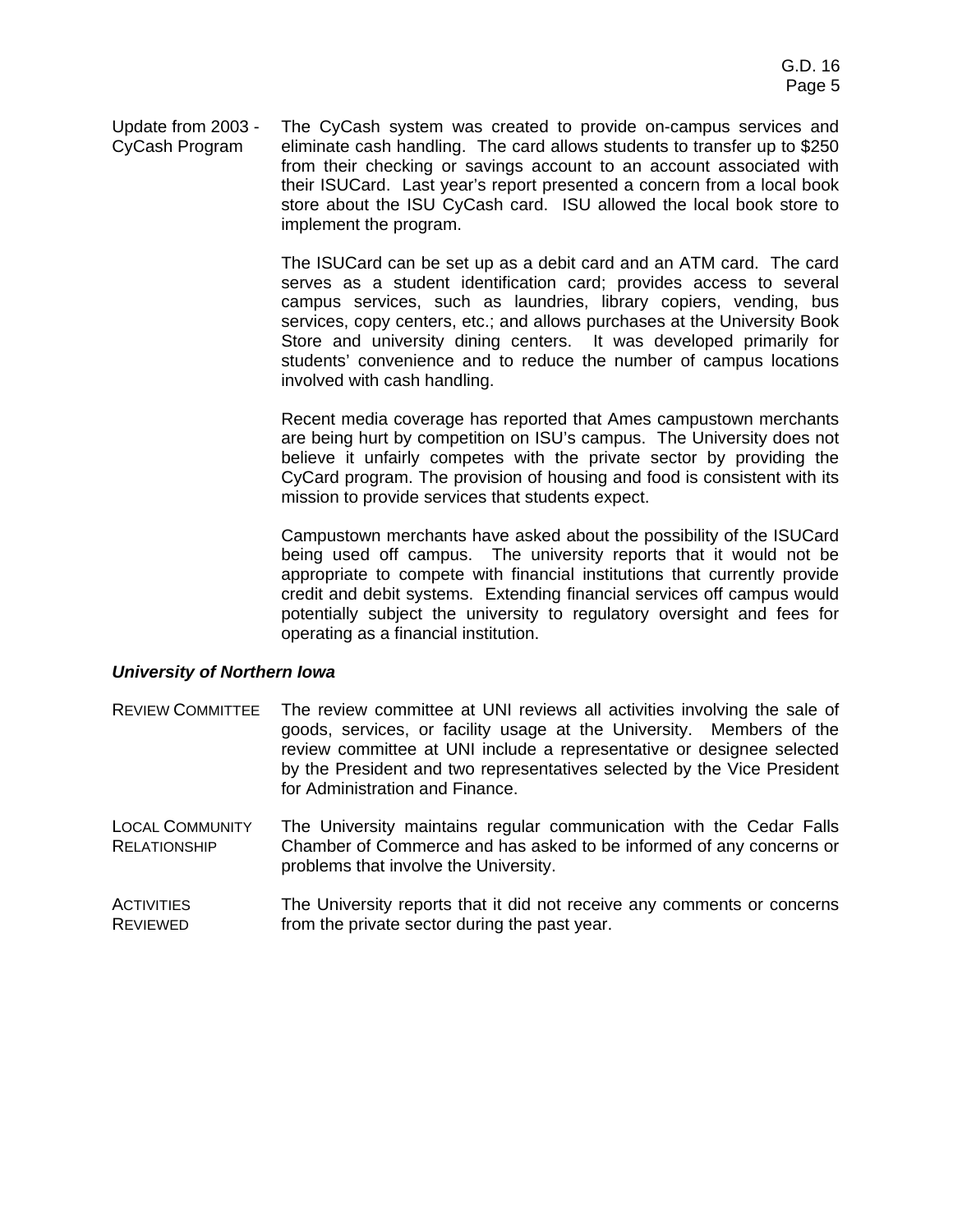#### *Iowa School for the Deaf*

- REVIEW COMMITTEE The review committee at ISD receives, reviews, and responds to inquiries involving the School's activities. Members of the committee include the Superintendent, the Director of Facilities, and the Director of Business Operations.
- LOCAL COMMUNITY **RELATIONSHIP** ISD operations generally do not include activities that compete or have the potential to compete with private enterprise.

The School engages in leasing activities with faculty, staff, deaf-related entities, education and cooperative extension services, as well as a daycare facility. ISD consults with the local private business sector to ensure lease rates are comparable to the local market. In addition, the School opens the Multipurpose Center on campus to the public during certain hours for a fee to participants.

**ACTIVITIES** REVIEWED The School reports that it did not receive any comments or concerns from the private sector during the past year.

#### *Iowa Braille and Sight Saving School*

- REVIEW COMMITTEE The review committee at IBSSS receives, reviews, and responds to inquiries involving the School's activities involving the sale of goods, services, or facility usage. Members of the committee include the Superintendent, the Director of Administrative Services, and may involve others depending on the issue.
- LOCAL COMMUNITY RELATIONSHIP IBSSS operations generally do not include activities that compete or have the potential to compete with private enterprise.

The School does rent unoccupied or underutilized property on its campus to entities (such as local businesses and community groups) whose activities benefit the campus community.

**ACTIVITIES** REVIEWED The School reports that it did not receive any comments or concerns from the private enterprise during the past year.

Andrea L. Anania

Approved:

aa/h:\bf\2004\04aprdoc\aprgd16.doc